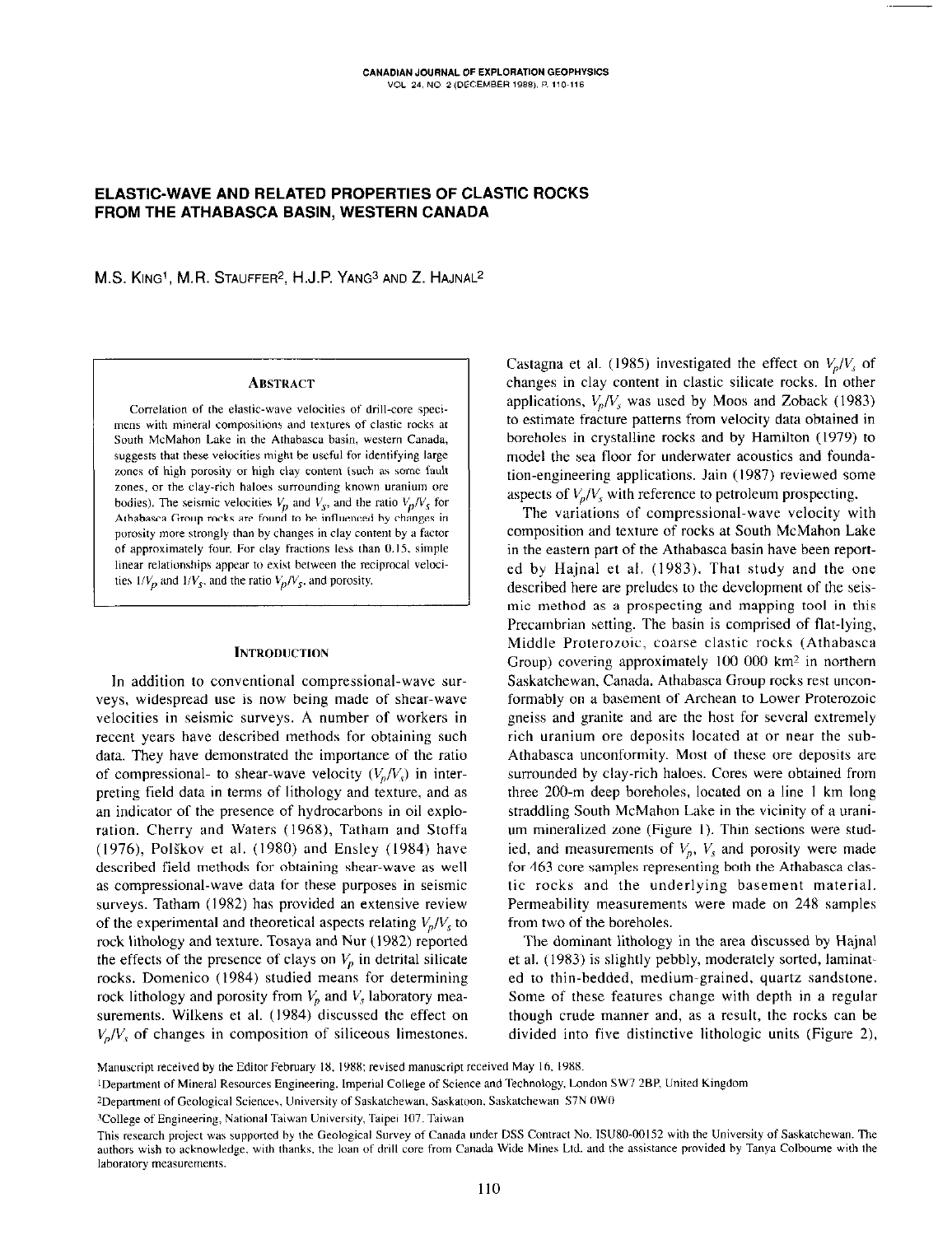



Fig. 1. (a) Location of South McMahon (Midwest) Lake. The uraniurn prospect is known as the Midwest deposit. (b) Location of boreholes sampled, South McMahon Lake.

forming two fining-upwards sequences, each with several metres of basal conglomerate or pebble beds.  $V_p$ , porosity



Fig. 2. Generalized stratigraphic variation of clay. hematite, porosity, permeability, and P-wave velocity: South McMahon Lake. Depth to basement is approximately 200 m. Data obtained from core samples, thin sections and laboratory measurements. More detail is given in Figures 5. 6 and 7.

and permeability also vary with rock type and with stratigraphic position, as indicated also in Figure 2.

The degrees of compaction and cementation of the Athabasca rocks were determined from the thin sections and, on this basis, the rocks were divided into four textural types (Figure 3). These textural types are largely independent of grain size but refer primarily to siltstones and sandstones or, in conglomerates, to just the sand matrix. Type I rocks are well compacted and have undergone considerable pressure solution. They contain little clay (less than 5 percent) or hematite (less than I percent), have porosities lying between 6 and 8 percent and, as Figure 3 illustrates, contain well-sorted, medium-sired grains that have smooth contacts. Type 2 rocks are the most common type present. They are moderately to poorly compacted and contain variable amounts of cement: between 6 and 20 percent clay and up to IO percent hematite. Most of these rocks are well-sorted, medium-grained, and have porosities lying mainly between 4 and IO percent. Type 3 rocks contain considerable amounts of clay (20 to 30 percent), locally some hematite, and most are poorly sorted. Type 4 rocks are rare and occur only in thin silt/clay seams. The clay (30 to 40 percent) forms a continuous matrix in which the silt grains are embedded: their porosity lies between 2 and 4 Dercent.

## **EXPERIMENTAL PROCEDURES**

# Specimen preparation

Over 450 cylindrical core specimens were used for the seismic velocity, density and porosity measurements of Athabasca rocks. These specimens were 54 mm in diameter and approximately 75 mm in length. In some cases, however, where the core was friable or contained weak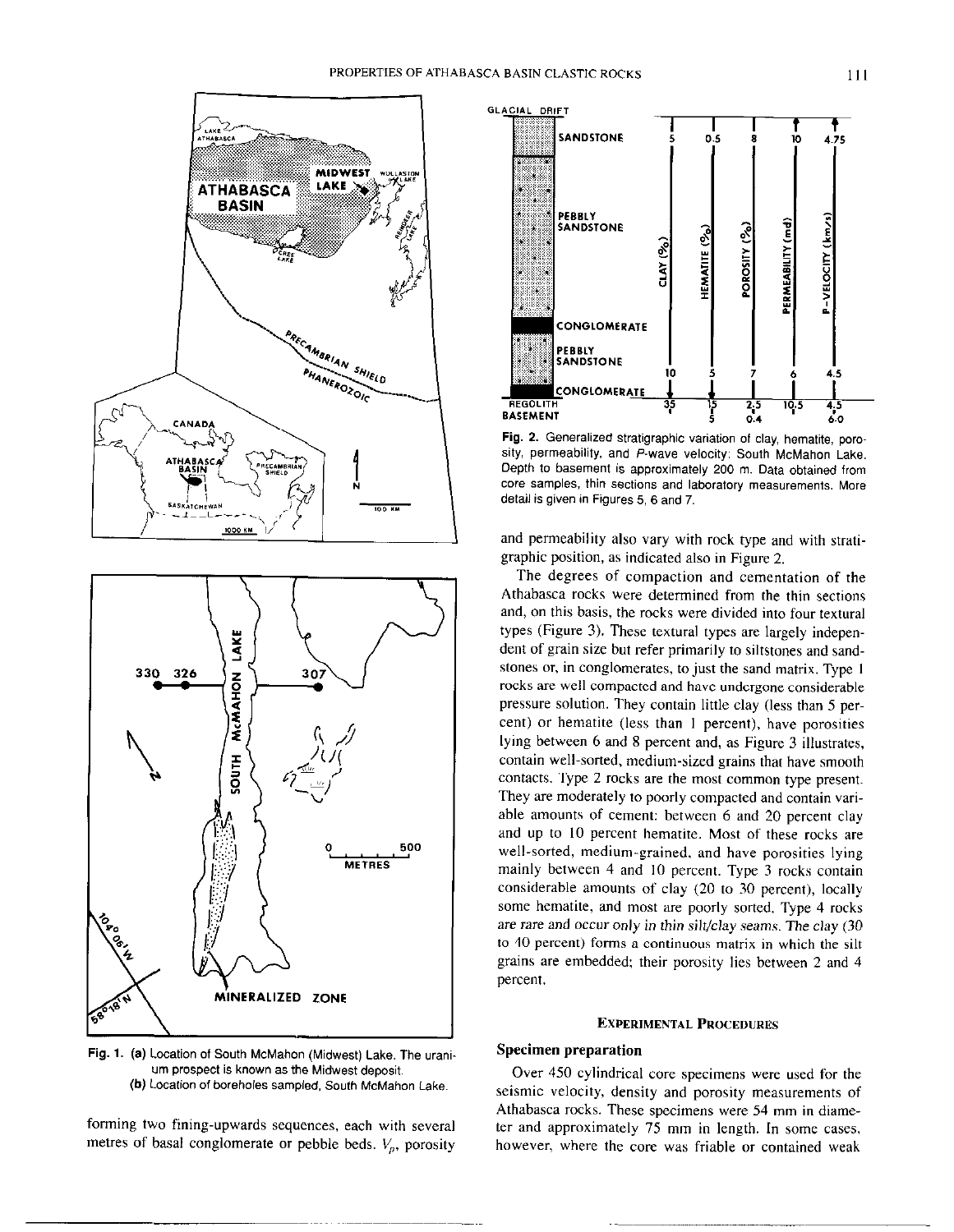Fig. 3. Main types of textures seen in thin sections of core samples from South McMahon Lake. Each field of view has a diameter of about 2 mm.

bedding planes, the length of the specimens had to be reduced to less than 75 mm.

For permeability measurements, the test specimens were I9 mm in diameter. These were cored from some of the larger specimens referred to above, in directions parallel and perpendicular to bedding, upon conclusion of the seismic velocity and density measurements.

#### Measurement

The fully water-saturated specimens were weighed and their saturated bulk densities were calculated. The specimens were dried for 24 hours in a vacuum oven maintained at 8O'C. They were again weighed and their dry densities calculated. The porosity of each sample was calculated from the known volume of water removed during drying. The accuracy in measuring the fractional porosity is estimated to be approximately  $\pm 0.003$ .

The compressional- and shear-wave velocities were measured with an accuracy of  $\pm$  0.5 percent for  $V_p$  and  $\pm$  1.0 percent for  $V_s$ , with precisions of  $\pm$  0.3 percent and  $\pm$  0.5 percent respectively. The time-of-flight ultrasonic measuring technique used here has been described by King (1983), with the equipment shown in block form in Figure 4. Measurements were made on fully water-saturated specimens over a range of uniaxial stresses from 2 MPa to 25 MPa (specimens were placed in rubber sleeves but no confining pressure was provided; thus the axial stress is equal to differential pressure).

The permeability measurements were made on dry specimens contained in a Hassler sleeve at a confining pressure of 0.7 MPa. Nitrogen was used as the flowing fluid. In as many cases as possible, permeabilities were determined



Specimen<br>
Mw Digital<br>
Digital<br>
Oscilloscope<br>
P<br>
Tri

Pundit P<br>Ultrasonic P

Tester

Switch

Oscilloscope

**Axial Stress** 

-Transmitter Transducer

-Rubber Jacket

**Receiver** Transducer

both parallel and perpendicular fo the bedding plane. The accuracy in permeability measurements is estimated to range from  $\pm 25$  percent at low permeabilities (< 5mD or  $5 \times 10^{-3}$  µm<sup>2</sup>) to  $\pm$  5 percent at the higher values (> 15 mD or  $1.5 \times 10^{-2}$  µm<sup>2</sup>).

#### RESULTS AND DISCUSSION

### Preliminary studies

The lithological factors that might be expected to affect elastic-wave velocities in rocks from the Athabasca  $Group$  — clay content, hematite content, porosity and per $meability$   $-$  all vary with depth, as indicated diagrammatically in Figure 2. Their detailed variations are shown in Figures 5, 6 and 7, in which laboratory measurements of porosity, density,  $V_p$ , permeability, hematite content and clay content are plotted as functions of depth for the three boreholes numbered 307,326 and 330.

### **Density**

The average dry and water-saturated densities of the core samples studied are  $2434$  and  $2508$  kg/m<sup>3</sup>, respectively, although there are significant local deviations from these values. In general, the values of density show no significant depth or stratigraphic variation. Changes in the hematite or clay contents also appear to have no observable effect on the values of measured density, partly because (for unknown reasons) an increase in hematite usually occurs with a concomitant increase in porosity.

#### **Porosity**

Most of the samples studied have porosities between 0.05 and 0.10. Figures 5,6 and 7 do not reveal a significant variation of porosity with depth, nor any direct relationship

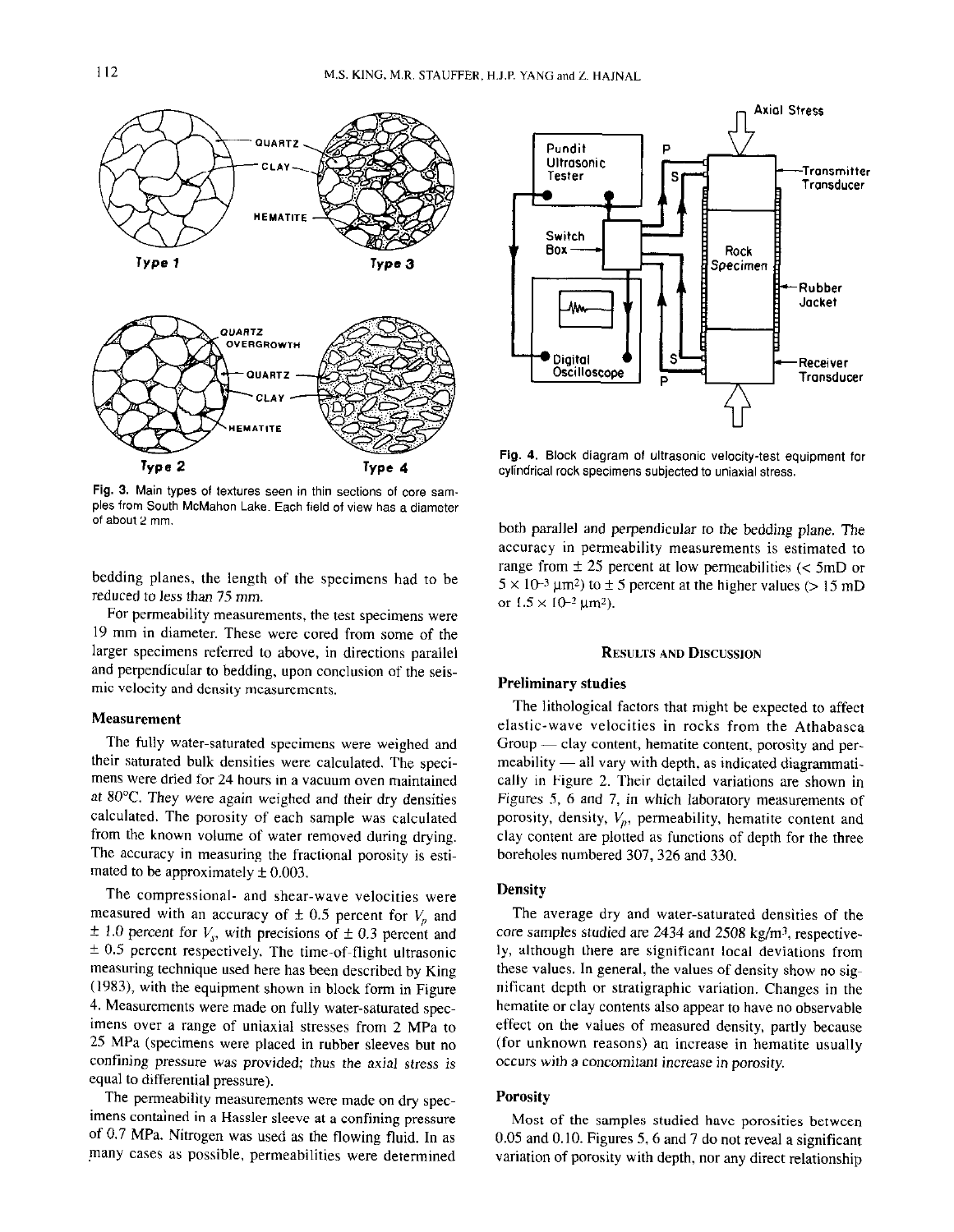

Fig. 6. P-wave velocity, dry and water-saturated density, porosity and clay content for core samples from borehole 307, as functions of depth. Permeabilities were not measured for this core.



Fig. 6. P-wave velocity, dry and water-saturated density. porosity, clay content and permeability lor core from borehole 326, as functions of depth.



Fig. 7. P-wave velocity, dry and water-saturated density, porosity, clay content and permeability for core from borehole 330, as functions of depth.

between  $V_p$  and porosity. This apparent lack of correlation, however, is misleading and is due to the compositional variation among the samples, especially the clay content, as will be shown later. Figure 8 demonstrates clearly that  $V_p$  decreases as porosity increases.

### Clay content

Clay fractions vary mainly between 0.05 and 0.15 but range from nearly 0 to 0.40. In general, the correlation between clay fraction and  $V_p$  demonstrates that an increase in clay content results in a marked decrease in  $V_p$ . It should be noted that as the clay fraction increases, the porosity appears to decrease by only a small amount. Figures 5, 6 and 7 indicate a general but slight increase in clay content with depth in the upper one-third of each borehole, with little overall change in the lower two-thirds.

## Hematite content

Figures 5, 6 and 7 show that the hematite content is variable from bed to bed in the Athabasca rocks and that, overall, there is a pronounced increase with depth (see also Figure 2). The increase in hematite content with depth appears to coincide with the decrease in  $V_p$  with depth; however, this is misleading. Various hematite value ranges plotted on a  $V_p$  vs porosity diagram (Figure 8) show no clustering of data according to hematite content. Hematite thus appears to have about the same  $V_p$  as quartz. This may be a significant observation because no experimental data for hematite appear to have been published (despite a dedicated search of the literature by us).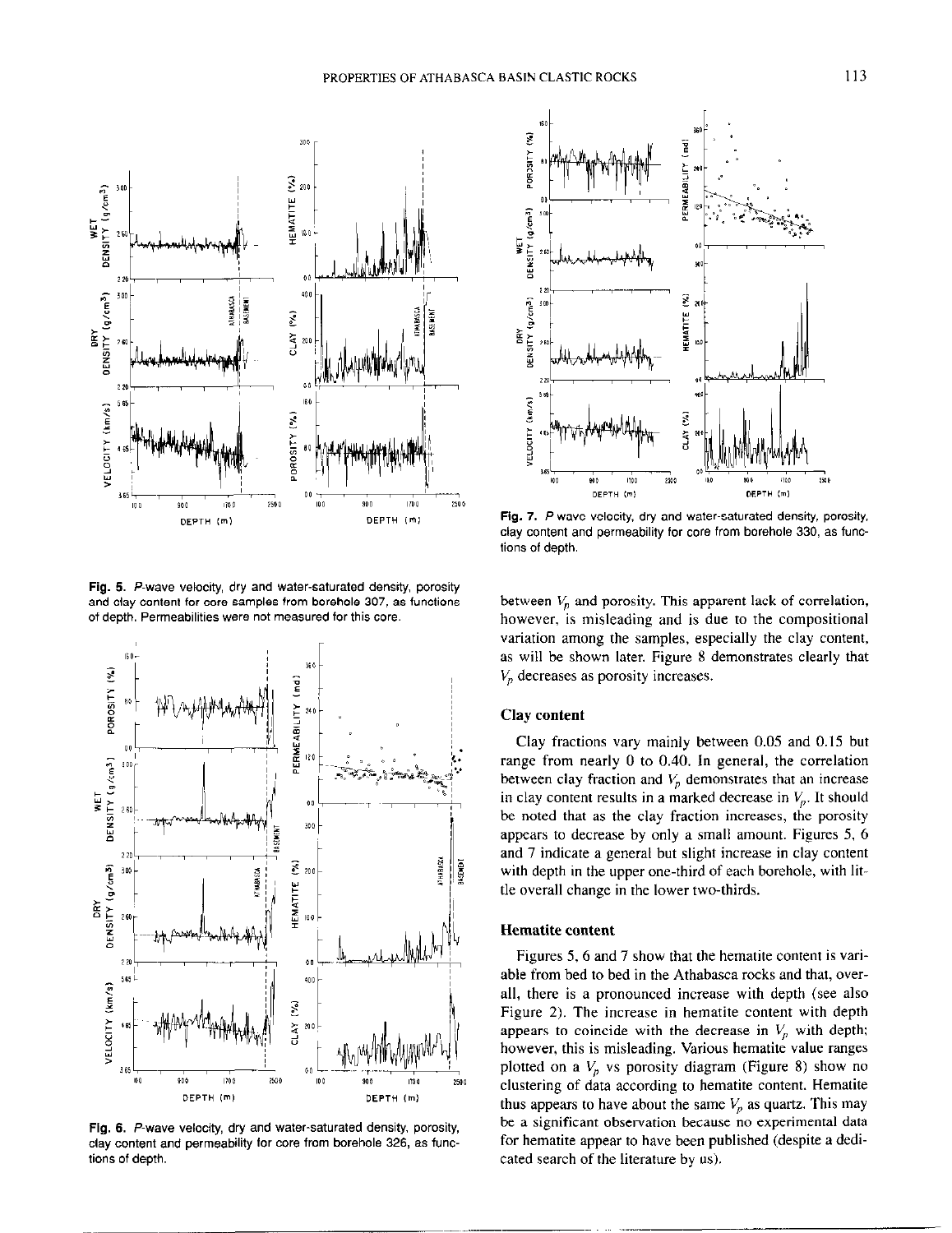

Fig. 8.  $V_p$  vs porosity vs hematite content. This plot shows the lack of effect of hematite on  $V_p$  (26 MPa uniaxial pressure). Dots represent data for hematite contents of 0 to 0.05; triangles refer to contents from 0.06 to 0.10; open stars, 0.11 to 0.15; and solid stars, 0.16 to 0.20 (symbol size varies with relative frequency of data for the various value ranges). Data from all 3 holes are plotted but only for clay contents less than 0.05 in order to reduce the clutter (this introduces no bias in interpretation).

# Grain size

The various stratigraphic units at South McMahon Lake are delineated mainly by grain sire (Figure 2). Figures 5, 6 and 7 do not indicate any observable difference in  $V_p$  with stratigraphic position. Also, plots of  $V_p$  vs porosity for various grain sizes do not show differential clustering (Figure 9), indicating that grain-size variation has little to no effect on  $V_p$  in the Athabasca rocks at South McMahon Lake.

#### **Permeability**

The permeability is locally highly variable but, in general, appears to decrease with depth despite the uniform porosity (Figures 6 and 7).

Linear regression analyses of the preliminary results as a function of depth for samples from each of the boreholes are shown in Table I, It is clear from the low magnitude of the regression slopes for density, porosity and  $V<sub>p</sub>$  that the overall changes in these parameters with depth are not dramatic. Of the various rock properties, grain size and hematite fraction have little to no effect on  $V_p$ . Porosity and clay content, however, are both important controls on the rocks' seismic velocities.

# Elastic-wave velocities

 $V_p$  and  $V_s$  for typical water-saturated Athabasca Group rock specimens are plotted as functions of uniaxial stress to 25 MPa in Figure IO, for sample porosities in the range 0.03 to 0.16. The pronounced changes in slope for  $V_p$  and  $V<sub>s</sub>$  at low axial stresses probably result from the closure of



Fig. 9.  $V_p$  vs porosity vs grain size. This plot shows the lack of effect of high pebble content on  $V<sub>p</sub>$  (25 MPa uniaxial pressure). Large dots represent data for conglomerates with 51 to 75 percent pebbles and a common pebble diameter range of 10 to 15 mm (range 2 to 30 mm); small squares represent data for sandstones, most of which contain no pebbles, although the pebble content is up to 15 percent for some samples for which the common pebble diameter range is 2 to 5 mm. Data for all 3 holes is plotted but only for clay contents less than 0.05 and for pebble contents of 0 to 15 percent and 51 to 75 percent in order to avoid clutter (this introduces no bias in interpretation).

microcracks of small aspect ratios at these stresses. A statistical analysis of  $V_p/V_s$  ratios for all specimens tested indicates that in the range of axial stresses from 8 to 25 MPa there is only a small increase in  $V_p/V_s$ . This overall change (an increase of 0.07 percent) is considerably less than the  $\pm$  0.8 percent uncertainty based on the precision of the experimental results. The reason for the small change observed in  $V_p/V_s$  is discussed by Tatham (1982), who shows in his Figure 6 that once the microcracks of small aspect ratios in a porous sandstone are closed,  $V_p/V_s$  is relatively insensitive to further changes in stress (as might be caused by an increase in axial stress from 8 to 25 MPa).

The empirical time-average relationship proposed by Wyllie et al. (1956) for water-saturated porous rocks predicts a linear relationship for  $1/V_p$  as a function of porosity. Geertsma (1961) used the theories of Gassman and Biot to arrive at a similar conclusion. Multiple linear regression has been employed here to determine  $1/V_p$ ,  $1/V_s$  and  $V_p/V_s$ as functions of porosity ( $\phi$ ) and clay fraction ( $F_c$ ) for a total of 45X rock samples from the Athabasca Group [433 from the three boreholes studied by Hajnal et al. (1983) and 25 from other boreholes in the Athabasca basin]. The velocities used are those measured at an axial stress of 25 MPa (to avoid the effects of the presence of microcracks). The regressions determined for  $1/V_p$ ,  $1/V_s$  and  $V_p/V_s$  are shown in Table 2. The standard deviations of the regression coefficients for  $\phi$  and  $F_r$  and multiple correlation coefficient r,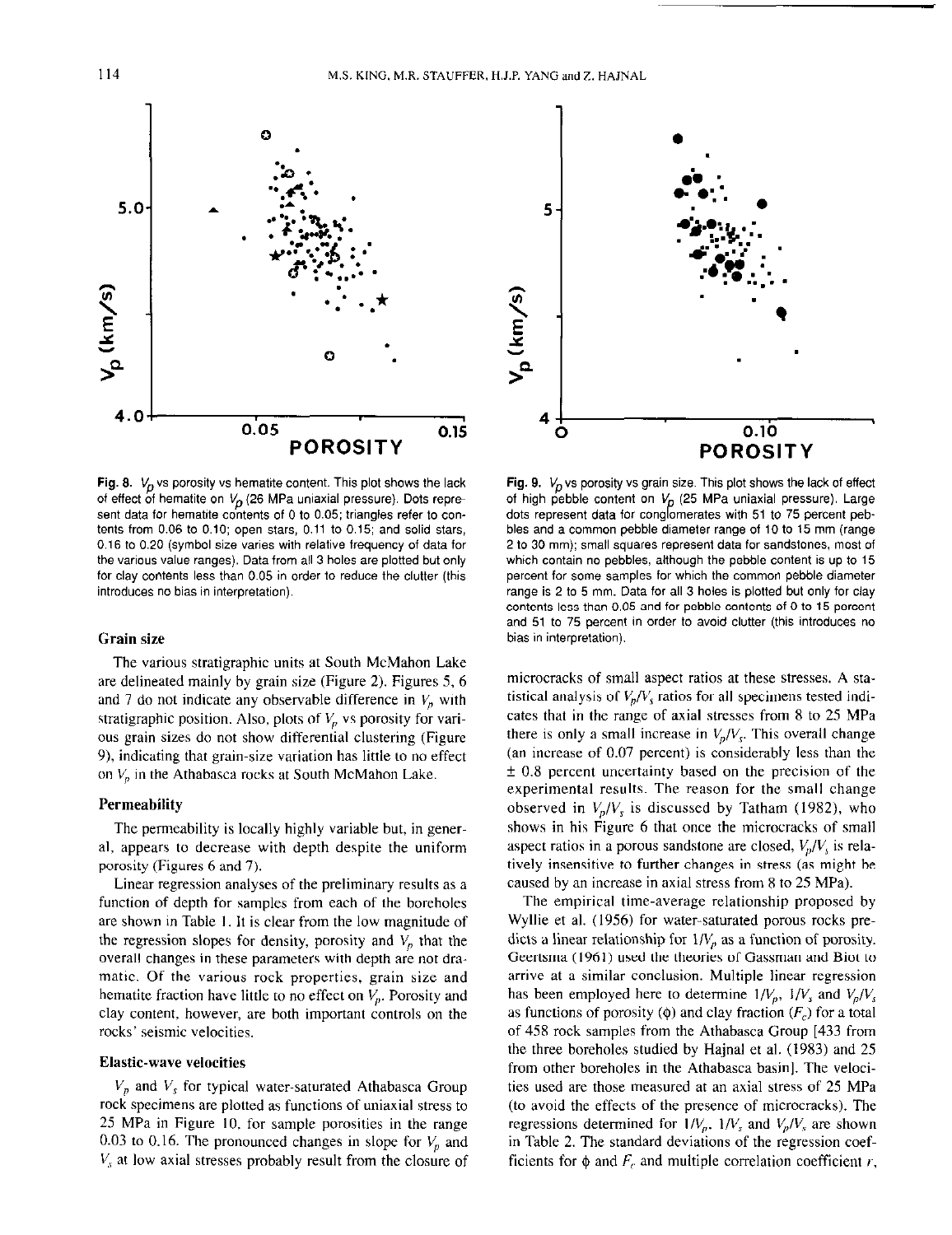#### PROPERTIES OF ATHABASCA BASIN CLASTIC ROCKS

| Borehole<br>No. | Parameter<br>у                 | Intercept<br>$a_{\rm o}$ | Regression<br>Coefficient a <sub>1</sub> | Value at last<br>sample or contact |                            |
|-----------------|--------------------------------|--------------------------|------------------------------------------|------------------------------------|----------------------------|
| 307             | $V_p^*(km/s)$                  | 4.890                    | $-0.0020$                                | 4.427                              | (contact, 192.10 m)        |
|                 | Density dry                    | 2431                     | $-0.02$                                  | 2427                               |                            |
|                 | $(kg/m3)$ saturated            | 2504                     | $-0.03$                                  | 2497                               |                            |
|                 | Porosity (%)                   | 7.2                      | $-0.0010$                                | 7.0                                |                            |
| 326             | $V_D^*(km/s)$                  | 4.813                    | $-0.0014$                                | 4.489                              | (contact, 231.35 m)        |
|                 | Density, dry                   | 2452                     | $-0.09$                                  | 2432                               |                            |
|                 | (kg/m <sup>3</sup> ) saturated | 2521                     | $-0.06$                                  | 2507                               |                            |
|                 | Porosity (%)                   | 6.9                      | 0.0021                                   | 7.4                                |                            |
|                 | Permeability (mD)              | 10.1                     | $-0.0180$                                | 5.9                                |                            |
| 330             | $V_p$ (km/s)                   | 4.810                    | $-0.0008$                                | 4.638                              | $ (last sample, 215.65 m)$ |
|                 | Density, dry                   | 2419                     | 0.13                                     | 2447                               |                            |
|                 | (kg/m <sup>3</sup> ) saturated | 2501                     | 0.08                                     | 2518                               |                            |
|                 | Porosity (%)                   | 8.1                      | $-0.0051$                                | 7.0                                |                            |
|                 | Permeability (mD)              | 17.0                     | $-0.0575$                                | 4.6                                |                            |

Table 1. Lithological features of Athabasca Group rocks that influence  $V<sub>0</sub>$  as a function of depth.

 $y = a_0 + a_1z$ ;  $z =$  depth (m)

These regressions are based on data plotted in Figures 5, 6 and 7.

 $v_p$  measured at 2 MPa axial stress

mD - millidarcies



Fig. 10. P- and S-wave velocities for typical water-saturated Athabasca Group specimens as a function of uniaxial stress (no confining pressure provided).

listed in Table 2, show that the regression coefficients are significant at the 0.1 percent level and that the regression of the dependent variable in each case on  $\phi$  and  $F_c$  accounts

for a significant amount of the variation in the dependent variable.

The relationships shown in Table 2 for  $1/V_p$ ,  $1/V_s$  and  $V_p/V_s$  in the porosity range 0 to 0.15 and for clay fractions from 0 to 0.3 are similar to those reported by Tosaya and Nur (1982) and Castagna et al. (1985) for the elastic silicate rocks of their studies. It is seen that increases in  $\phi$  and  $F_c$  result in increases in magnitude of all three parameters  $1/V_p$ ,  $1/V_s$  and  $V_p/V_s$ . It is clear also that these parameters are more sensitive to changes in porosity than to those in clay content by a factor of approximately four. This conclusion is similar to those of Tosaya and Nur (1982) and Castagna et al. (1985).

A study of the relationships for  $1/V_p$ ,  $1/V_s$  and  $V_p/V_s$  as a function of porosity and clay content for different ranges of  $F_c$  indicates that, for values less than 0.15, the influence of  $F_c$  on these parameters is not as important as at the higher values of clay content.  $1/V_p$ ,  $1/V_s$  and  $V_p/V_s$ , have been plotted in Figures II and I2 as functions of porosity for the 404 Athabasca Group rock samples having a clay fraction less than 0.15. The velocities used are those measured at 25 MPa axial stress. The correlation coefficients shown in Figures 11 and 12 indicate that each of the regressions is significant at better than the 1 percent level. The increases in  $1/V_p$ ,  $1/V_s$  and  $V_p/V_s$  with increasing porosity are similar in magnitude to those reported by Tatham (1982) and Domenico (1984).

# **CONCLUSIONS**

The main feature of the Athabasca stratigraphy at South McMahon Lake is variation in pebble content (Figure 2)